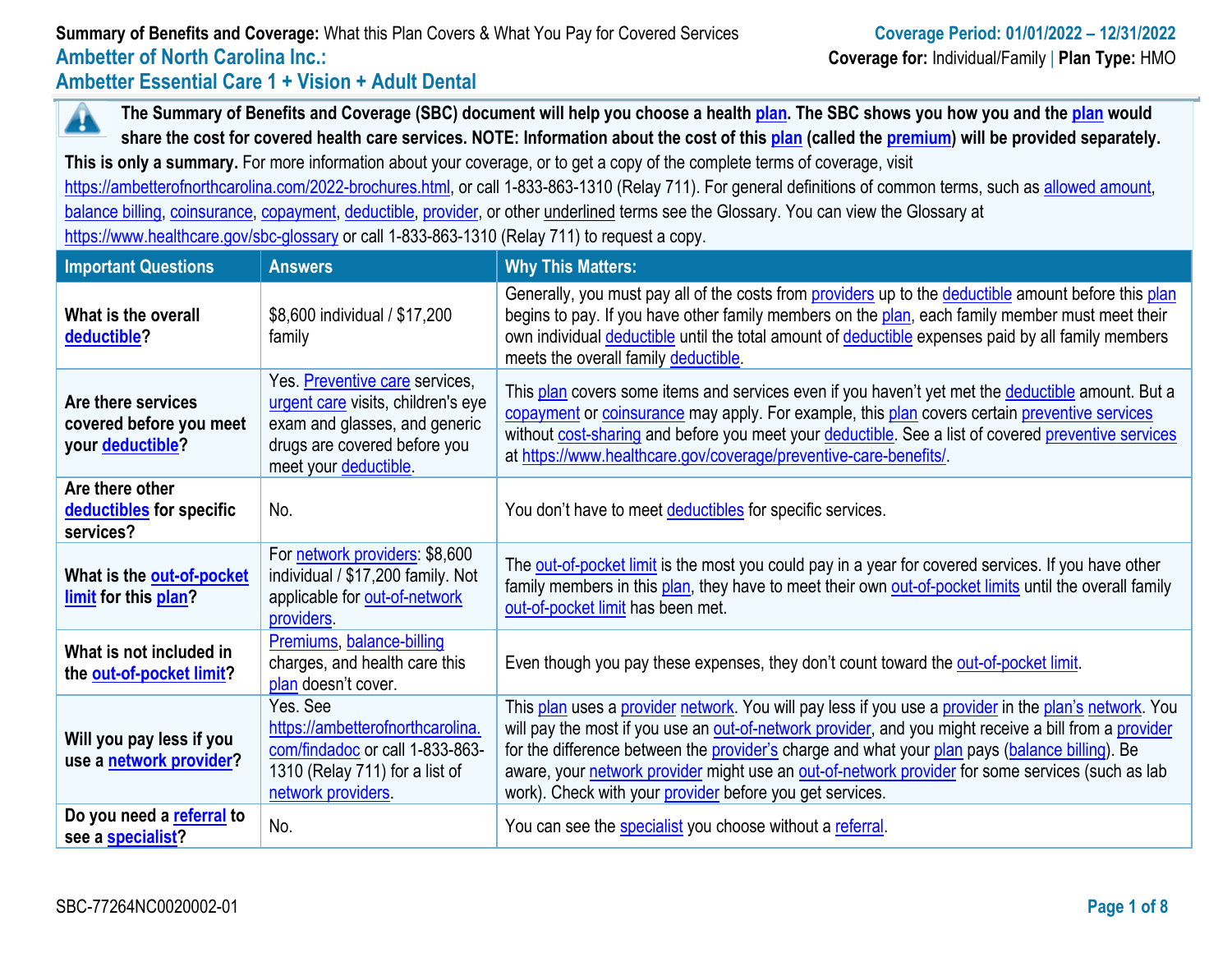| All <b>copayment</b> and <b>coinsurance</b> costs shown in this chart are after your <b>deductible</b> has been met, if a <b>deductible</b> applies.            |                                                     |                                                                                                                                                                                                                           |                                                                     |                                                                                                                                                                                                                                                                                                                                  |  |
|-----------------------------------------------------------------------------------------------------------------------------------------------------------------|-----------------------------------------------------|---------------------------------------------------------------------------------------------------------------------------------------------------------------------------------------------------------------------------|---------------------------------------------------------------------|----------------------------------------------------------------------------------------------------------------------------------------------------------------------------------------------------------------------------------------------------------------------------------------------------------------------------------|--|
| <b>Common</b><br><b>Medical Event</b>                                                                                                                           | <b>Services You May Need</b>                        | <b>What You Will Pay</b><br><b>Network Provider</b><br>(You will pay the least)                                                                                                                                           | <b>Out-of-Network</b><br><b>Provider</b><br>(You will pay the most) | Limitations, Exceptions, & Other<br><b>Important Information</b>                                                                                                                                                                                                                                                                 |  |
| If you visit a health                                                                                                                                           | Primary care visit to treat an<br>injury or illness | No charge                                                                                                                                                                                                                 | Not covered                                                         | Unlimited Virtual Care Visits received from<br>Ambetter Telehealth covered at No Charge,<br>providers covered in full, deductible does not<br>apply.                                                                                                                                                                             |  |
| care provider's office                                                                                                                                          | <b>Specialist visit</b>                             | No charge                                                                                                                                                                                                                 | Not covered                                                         | Covered No Limit.                                                                                                                                                                                                                                                                                                                |  |
| or clinic                                                                                                                                                       | Preventive care/screening/<br>immunization          | No charge; deductible<br>does not apply                                                                                                                                                                                   | Not covered                                                         | You may have to pay for services that aren't<br>preventive. Ask your provider if the services<br>needed are preventive. Then check what<br>your plan will pay for.                                                                                                                                                               |  |
| If you have a test                                                                                                                                              | Diagnostic test (x-ray, blood<br>work)              | No charge for laboratory &<br>professional services<br>No charge for x-ray &<br>diagnostic imaging<br>No charge for laboratory &<br>professional services and<br>x-ray & diagnostic imaging<br>at other places of service | Not covered                                                         | Prior authorization may be required. Covered<br>No Limit. Other places of service may include<br>Hospital, Emergency Room, or Outpatient<br>Facility.<br>Failure to obtain prior authorization for any<br>service that requires prior authorization will<br>result in a denial of benefits. See your policy<br>for more details. |  |
|                                                                                                                                                                 | Imaging (CT/PET scans, MRIs)                        | No charge                                                                                                                                                                                                                 | Not covered                                                         | Prior authorization may be required. Covered<br>No Limit.                                                                                                                                                                                                                                                                        |  |
| If you need drugs to<br>treat your illness or<br>condition<br>More information about<br>prescription drug<br>coverage is available at<br>https://ambetterofnort | Generic drugs (Tier 1)                              | <b>Preferred Generic Retail:</b><br>\$5 Copay / prescription;<br>deductible does not apply<br>Generic Retail: \$25 Copay<br>/ prescription; deductible<br>does not apply                                                  | Not covered                                                         | Prior authorization may be required.<br>Prescription drugs are provided up to 30 days<br>retail and up to 90 days through mail order.<br>Mail orders are subject to 2.5x retail cost-<br>sharing amount.                                                                                                                         |  |
| hcarolina.com/2022for<br>mulary                                                                                                                                 | Preferred brand drugs (Tier 2)                      | Retail: No charge                                                                                                                                                                                                         | Not covered                                                         | Prior authorization may be required.<br>Prescription drugs are provided up to 30 days<br>retail and up to 90 days through mail order.                                                                                                                                                                                            |  |

\*For more information about limitations and exceptions, see [plan](https://www.healthcare.gov/sbc-glossary/#plan) or policy document at [https://api.centene.com/eoc/2022/77264NC002.pdf.](https://api.centene.com/eoc/2022/77264NC002.pdf) **Page 2 of 8**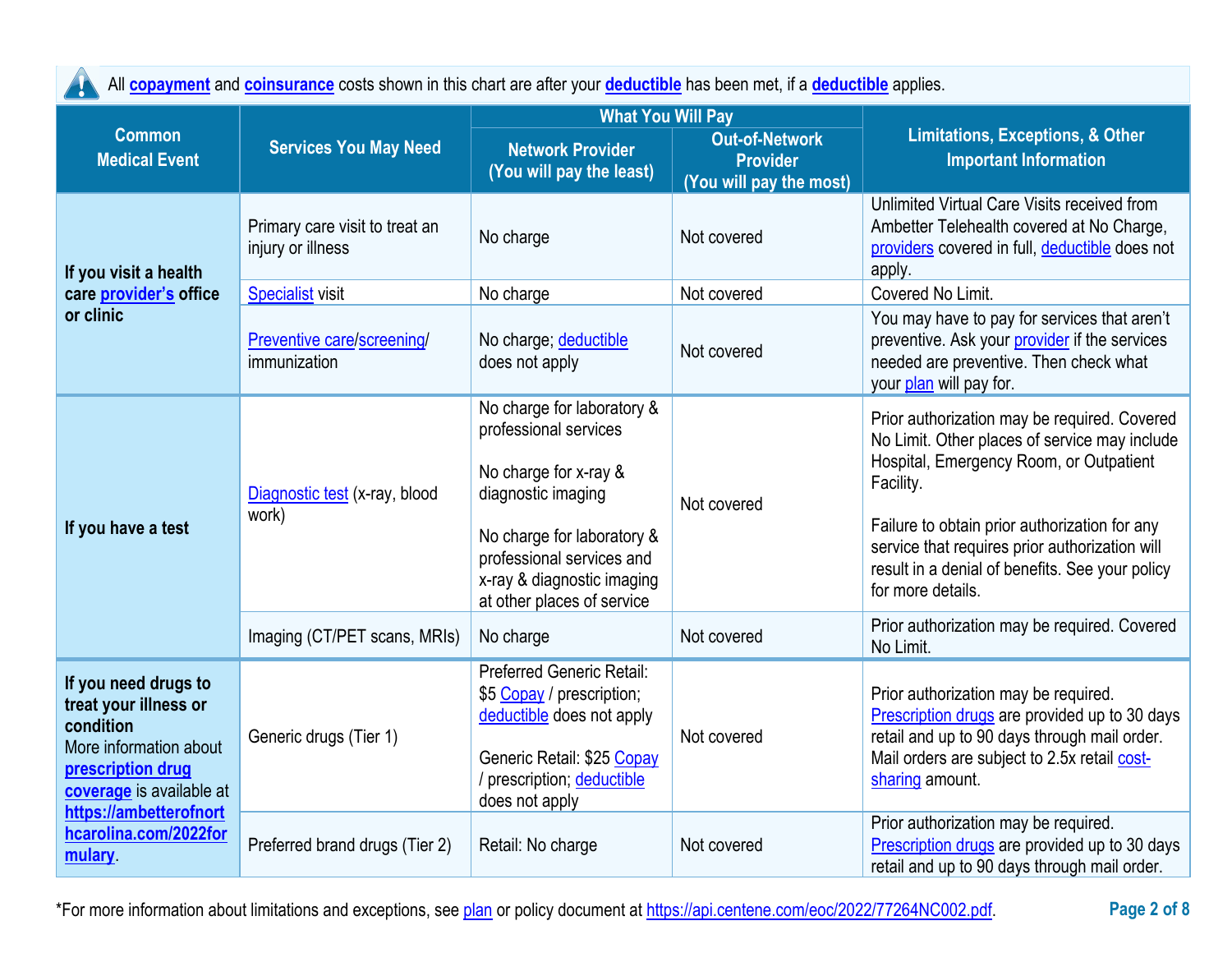|                                                                                    |                                                   | <b>What You Will Pay</b>                                              |                                                                     |                                                                                                                                                                                                          |
|------------------------------------------------------------------------------------|---------------------------------------------------|-----------------------------------------------------------------------|---------------------------------------------------------------------|----------------------------------------------------------------------------------------------------------------------------------------------------------------------------------------------------------|
| <b>Common</b><br><b>Medical Event</b>                                              | <b>Services You May Need</b>                      |                                                                       | <b>Out-of-Network</b><br><b>Provider</b><br>(You will pay the most) | <b>Limitations, Exceptions, &amp; Other</b><br><b>Important Information</b>                                                                                                                              |
|                                                                                    |                                                   |                                                                       |                                                                     | Mail orders are subject to 2.5x retail cost-<br>sharing amount.                                                                                                                                          |
|                                                                                    | Non-preferred brand drugs<br>(Tier 3)             | Retail: No charge                                                     | Not covered                                                         | Prior authorization may be required.<br>Prescription drugs are provided up to 30 days<br>retail and up to 90 days through mail order.<br>Mail orders are subject to 2.5x retail cost-<br>sharing amount. |
|                                                                                    | <b>Specialty drugs</b> (Tier 4)                   | Retail: No charge                                                     | Not covered                                                         | Prior authorization may be required.<br>Prescription drugs are provided up to 30 days<br>retail and up to 30 days through mail order.                                                                    |
| If you have outpatient                                                             | Facility fee (e.g., ambulatory<br>surgery center) | No charge                                                             | Not covered                                                         | Prior authorization may be required. Covered<br>No Limit.                                                                                                                                                |
| surgery                                                                            | Physician/surgeon fees                            | No charge                                                             | Not covered                                                         | Prior authorization may be required. Covered<br>No Limit.                                                                                                                                                |
|                                                                                    | <b>Emergency room care</b>                        | No charge                                                             | No charge                                                           | Covered No Limit.                                                                                                                                                                                        |
| If you need immediate<br>medical attention                                         | <b>Emergency medical</b><br>transportation        | No charge                                                             | No charge                                                           | Covered No Limit. Note: Prior authorization is<br>not required for emergency transport,<br>however, all non-emergent transport requires<br>prior authorization.                                          |
|                                                                                    | <b>Urgent care</b>                                | \$60 Copay / visit;<br>deductible does not apply                      | Not covered                                                         | Covered No Limit.                                                                                                                                                                                        |
| If you have a hospital                                                             | Facility fee (e.g., hospital room)                | No charge                                                             | Not covered                                                         | Prior authorization may be required. Covered<br>No Limit.                                                                                                                                                |
| stay                                                                               | Physician/surgeon fees                            | No charge                                                             | Not covered                                                         | Prior authorization may be required. Covered<br>No Limit.                                                                                                                                                |
| If you need mental<br>health, behavioral<br>health, or substance<br>abuse services | <b>Outpatient services</b>                        | No charge/Office Visit; No<br>charge for other outpatient<br>services | Not covered                                                         | Prior authorization may be required. Covered<br>No Limit. (PCP and other practitioner visits do<br>not require prior authorization)                                                                      |
|                                                                                    | Inpatient services                                | No charge                                                             | Not covered                                                         | Prior authorization may be required. Covered<br>No Limit.                                                                                                                                                |
| If you are pregnant                                                                | Office visits                                     | No charge                                                             | Not covered                                                         | Prior authorization not required for deliveries<br>within the standard timeframe per federal                                                                                                             |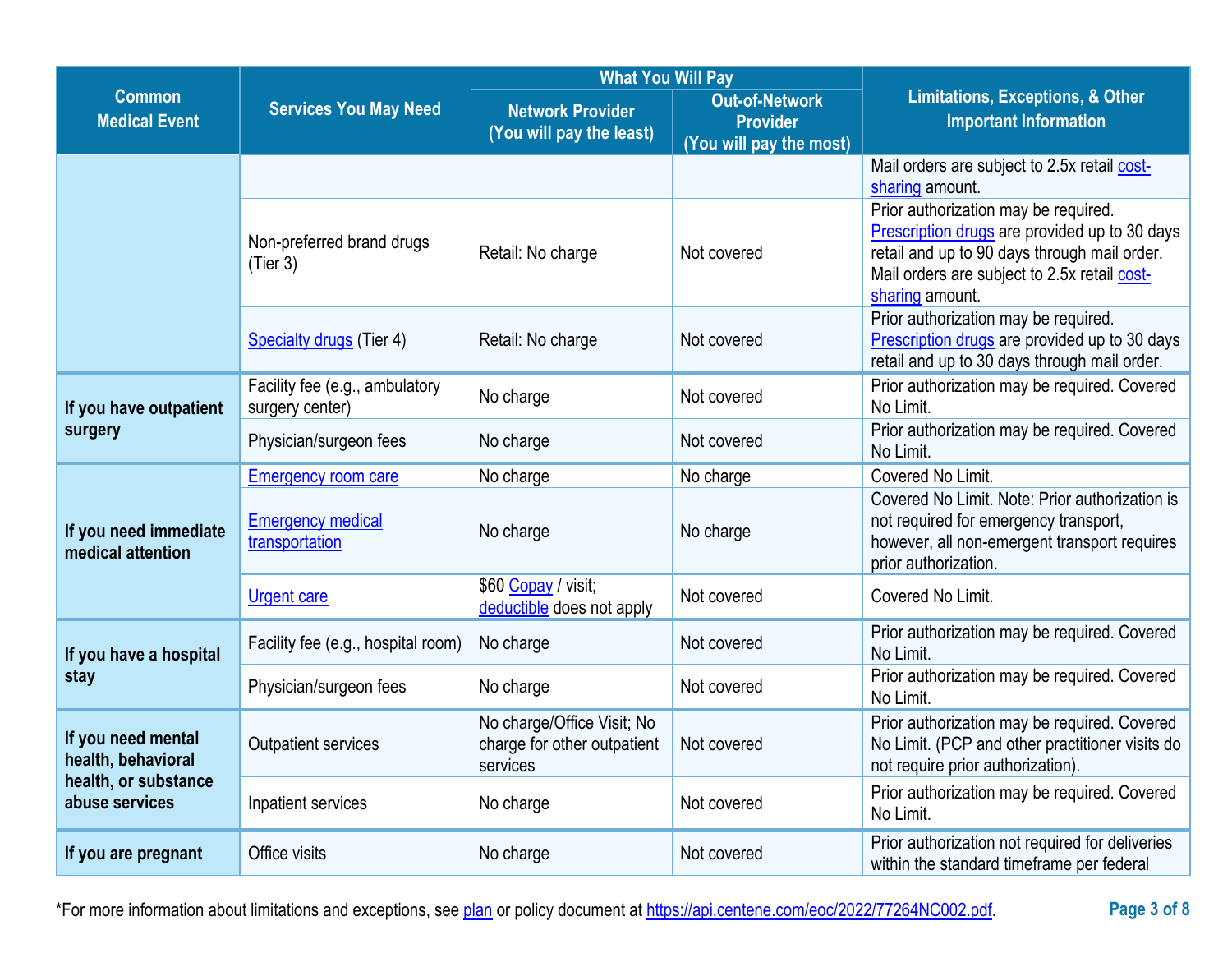|                                                                         |                                              | <b>What You Will Pay</b>                     |                                                                     |                                                                                                                                                                                                                                                                                                                                                                       |  |
|-------------------------------------------------------------------------|----------------------------------------------|----------------------------------------------|---------------------------------------------------------------------|-----------------------------------------------------------------------------------------------------------------------------------------------------------------------------------------------------------------------------------------------------------------------------------------------------------------------------------------------------------------------|--|
| <b>Common</b><br><b>Services You May Need</b><br><b>Medical Event</b>   |                                              | Network Provider<br>(You will pay the least) | <b>Out-of-Network</b><br><b>Provider</b><br>(You will pay the most) | <b>Limitations, Exceptions, &amp; Other</b><br><b>Important Information</b>                                                                                                                                                                                                                                                                                           |  |
|                                                                         |                                              |                                              |                                                                     | regulation, but may be required for other<br>services. Cost-sharing does not apply for<br>preventive services, such as routine pre-natal<br>and post-natal screenings. Depending on the<br>type of services, coinsurance, deductible or<br>copayment may apply. Maternity care may<br>include tests and services described<br>elsewhere in the SBC (i.e. ultrasound). |  |
|                                                                         | Childbirth/delivery professional<br>services | No charge                                    | Not covered                                                         | Prior authorization may be required. Cost-<br>sharing does not apply for preventive                                                                                                                                                                                                                                                                                   |  |
|                                                                         | Childbirth/delivery facility<br>services     | No charge                                    | Not covered                                                         | services. Depending on the type of services,<br>copayment, coinsurance or deductible may<br>apply. Maternity care may include tests and<br>services described elsewhere in the SBC (i.e.<br>ultrasound).                                                                                                                                                              |  |
|                                                                         | Home health care                             | No charge                                    | Not covered                                                         | Prior authorization may be required. Covered<br>No Limit.                                                                                                                                                                                                                                                                                                             |  |
| If you need help<br>recovering or have<br>other special health<br>needs | <b>Rehabilitation services</b>               | No charge                                    | Not covered                                                         | Prior authorization may be required. Limited<br>to 30 visits per year for outpatient speech<br>therapy; limited to a combined 30 visits per<br>year for outpatient occupational therapy,<br>physical therapy and chiropractic care. Note:<br>Limits do not apply when provided for a<br>mental health/substance use disorder<br>diagnosis.                            |  |
|                                                                         | <b>Habilitation services</b>                 | No charge                                    | Not covered                                                         | Prior authorization may be required. Limited<br>to 30 visits per year for outpatient speech<br>therapy; limited to a combined 30 visits per<br>year for outpatient occupational therapy,<br>physical therapy and chiropractic care. Note:<br>Habilitation therapy limits do not apply when<br>provided for a mental health/substance use<br>disorder diagnosis.       |  |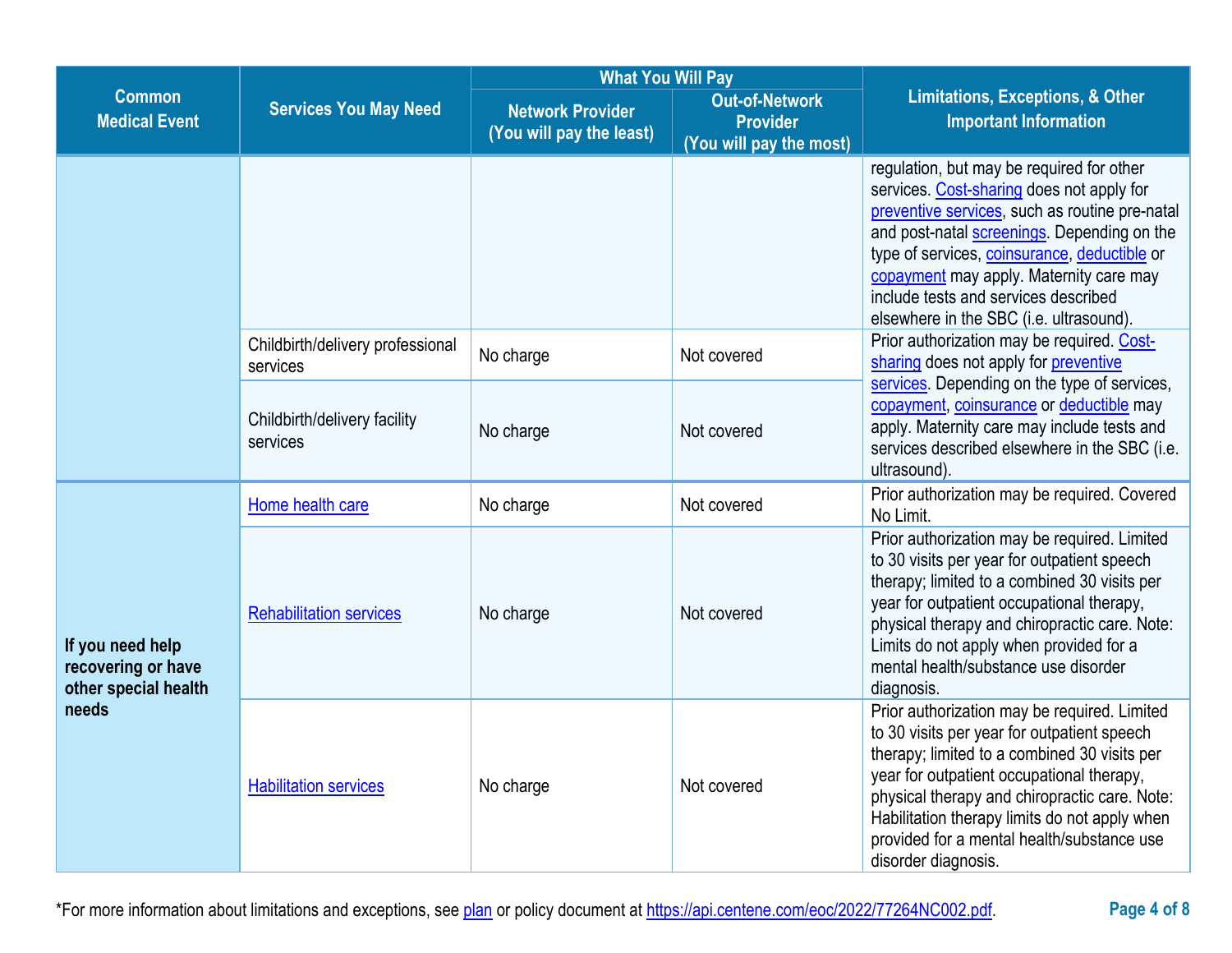|                                           |                              | <b>What You Will Pay</b>                            |                                                                     |                                                                             |
|-------------------------------------------|------------------------------|-----------------------------------------------------|---------------------------------------------------------------------|-----------------------------------------------------------------------------|
| <b>Common</b><br><b>Medical Event</b>     | <b>Services You May Need</b> | <b>Network Provider</b><br>(You will pay the least) | <b>Out-of-Network</b><br><b>Provider</b><br>(You will pay the most) | <b>Limitations, Exceptions, &amp; Other</b><br><b>Important Information</b> |
|                                           | <b>Skilled nursing care</b>  | No charge                                           | Not covered                                                         | Prior authorization may be required. Limited<br>to 60 days per year.        |
|                                           | Durable medical equipment    | No charge                                           | Not covered                                                         | Prior authorization may be required. Covered<br>No Limit.                   |
|                                           | <b>Hospice services</b>      | No charge                                           | Not covered                                                         | Prior authorization may be required. Covered<br>No Limit.                   |
|                                           | Children's eye exam          | No charge; deductible<br>does not apply             | Not covered                                                         | Limited to 1 exam per year.                                                 |
| If your child needs<br>dental or eye care | Children's glasses           | No charge; deductible<br>does not apply             | Not covered                                                         | Limited to 1 item per year.                                                 |
|                                           | Children's dental check-up   | Not covered                                         | Not covered                                                         | -----None-----                                                              |

# **Excluded Services & Other Covered Services:**

**Services Your [Plan](https://www.healthcare.gov/sbc-glossary/#plan) Generally Does NOT Cover (Check your policy or [plan](https://www.healthcare.gov/sbc-glossary/#plan) document for more information and a list of any other [excluded services.](https://www.healthcare.gov/sbc-glossary/#excluded-services))** • Abortion (Except in cases of rape, incest, or when the life of the mother is endangered) • Acupuncture • Cosmetic surgery • Dental care (Children) • Long-Term Care (Long Term Acute Care is a covered benefit. Long Term Nursing Care/ Custodial Care is not a covered benefit.) • Non-emergency care when traveling outside the U.S. • Weight loss programs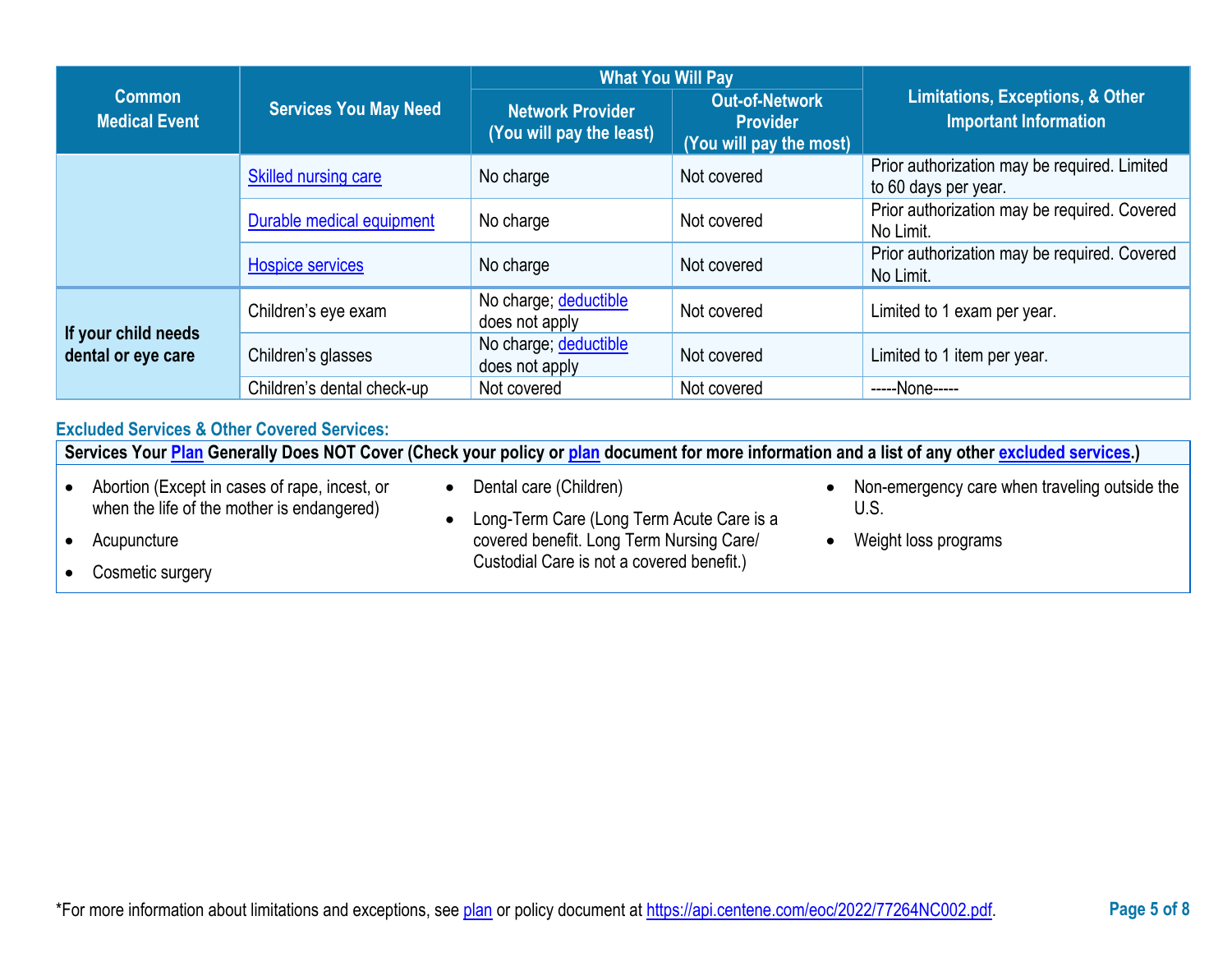| Other Covered Services (Limitations may apply to these services. This isn't a complete list. Please see your plan document.)                    |  |                                                                                                                                                      |  |                                                                                 |  |
|-------------------------------------------------------------------------------------------------------------------------------------------------|--|------------------------------------------------------------------------------------------------------------------------------------------------------|--|---------------------------------------------------------------------------------|--|
| Bariatric surgery (Medically necessary for the                                                                                                  |  | Hearing aids (Limited to 1 hearing aid per                                                                                                           |  | Private-duty nursing                                                            |  |
| treatment of diseases and ailments caused by or<br>resulting from obesity or morbid obesity.)                                                   |  | hearing impaired ear, and replacement hearing<br>aids, once every 36 months.)                                                                        |  | Routine eye care (Adult-one visit & one item per<br>year. Dollar limits apply.) |  |
| Chiropractic care (Limited to a combined 30 visits<br>per year for outpatient occupational therapy,<br>physical therapy and chiropractic care.) |  | Infertility treatment (Includes certain services<br>related to: diagnosis, correction of underlying<br>medical conditions that cause infertility and |  | Routine foot care (Limited to diabetes care only)                               |  |
| Dental care (Adult-visit & item limits apply per<br>year. \$1,000 annual dollar limit per year.)                                                |  | treatment. Note: a lifetime benefit limit applies,<br>per member, of three medical ovulation induction<br>cycles.)                                   |  |                                                                                 |  |

Your Rights to Continue Coverage: There are agencies that can help if you want to continue your coverage after it ends. The contact information for those agencies is: Ambetter of North Carolina Inc. at 1-833-863-1310 (Relay 711); North Carolina Department of Insurance, 1201 Mail Service Center Raleigh, NC 27699- 1201, Phone No. 1-800-546-5664 or 1-919-807-6750. Other coverage options may be available to you too, including buying individual insurance coverage through the [Health Insurance](https://www.healthcare.gov/sbc-glossary/#health-insurance) [Marketplace.](https://www.healthcare.gov/sbc-glossary/#marketplace) For more information about the [Marketplace,](https://www.healthcare.gov/sbc-glossary/#marketplace) visit [www.HealthCare.gov](http://www.healthcare.gov/) or call 1-800-318-2596.

Your Grievance and Appeals Rights: There are agencies that can help if you have a complaint against your [plan](https://www.healthcare.gov/sbc-glossary/#plan) for a denial of a [claim.](https://www.healthcare.gov/sbc-glossary/#claim) This complaint is called a [grievance](https://www.healthcare.gov/sbc-glossary/#grievance) or [appeal.](https://www.healthcare.gov/sbc-glossary/#appeal) For more information about your rights, look at the explanation of benefits you will receive for that medical [claim.](https://www.healthcare.gov/sbc-glossary/#claim) Your [plan](https://www.healthcare.gov/sbc-glossary/#plan) documents also provide complete information to submit a [claim,](https://www.healthcare.gov/sbc-glossary/#claim) [appeal,](https://www.healthcare.gov/sbc-glossary/#appeal) or a [grievance](https://www.healthcare.gov/sbc-glossary/#grievance) for any reason to your [plan.](https://www.healthcare.gov/sbc-glossary/#plan) For more information about your rights, this notice, or assistance, contact: North Carolina Department of Insurance, 1201 Mail Service Center Raleigh, NC 27699-1201, Phone No. 1-800-546-5664 or 1-919-807-6750. Additionally, a consumer assistance program can help you file your appeal. Contact 877-885-0231.

# **Does this plan provide Minimum Essential Coverage? Yes**.

[Minimum Essential Coverage](https://www.healthcare.gov/sbc-glossary/#minimum-essential-coverage) generally includes [plans,](https://www.healthcare.gov/sbc-glossary/#plan) [health insurance](https://www.healthcare.gov/sbc-glossary/#health-insurance) available through the [Marketplace](https://www.healthcare.gov/sbc-glossary/#marketplace) or other individual market policies, Medicare, Medicaid, CHIP, TRICARE, and certain other coverage. If you are eligible for certain types of [Minimum Essential Coverage,](https://www.healthcare.gov/sbc-glossary/#minimum-essential-coverage) you may not be eligible for the [premium tax credit.](https://www.healthcare.gov/sbc-glossary/#premium-tax-credits)

### **Does this plan meet Minimum Value Standards? Yes**.

If your [plan](https://www.healthcare.gov/sbc-glossary/#plan) doesn't meet the [Minimum Value Standards,](https://www.healthcare.gov/sbc-glossary/#minimum-value-standard) you may be eligible for a [premium tax credit](https://www.healthcare.gov/sbc-glossary/#premium-tax-credits) to help you pay for a [plan](https://www.healthcare.gov/sbc-glossary/#plan) through the [Marketplace.](https://www.healthcare.gov/sbc-glossary/#marketplace)

# **Language Access Services:**

Spanish (Español): Para obtener asistencia en Español, llame al 1-833-863-1310 (Relay 711). Tagalog (Tagalog): Kung kailangan ninyo ang tulong sa Tagalog tumawag sa 1-833-863-1310 (Relay 711). Chinese (中文): 如果需要中文的帮助, 请拨打这个号码 1-833-863-1310 (Relay 711). Navajo (Dine): Dinek'ehgo shika at'ohwol ninisingo, kwiijigo holne' 1-833-863-1310 (Relay 711).

*To see examples of how this [plan](https://www.healthcare.gov/sbc-glossary/#plan) might cover costs for a sample medical situation, see the next section.*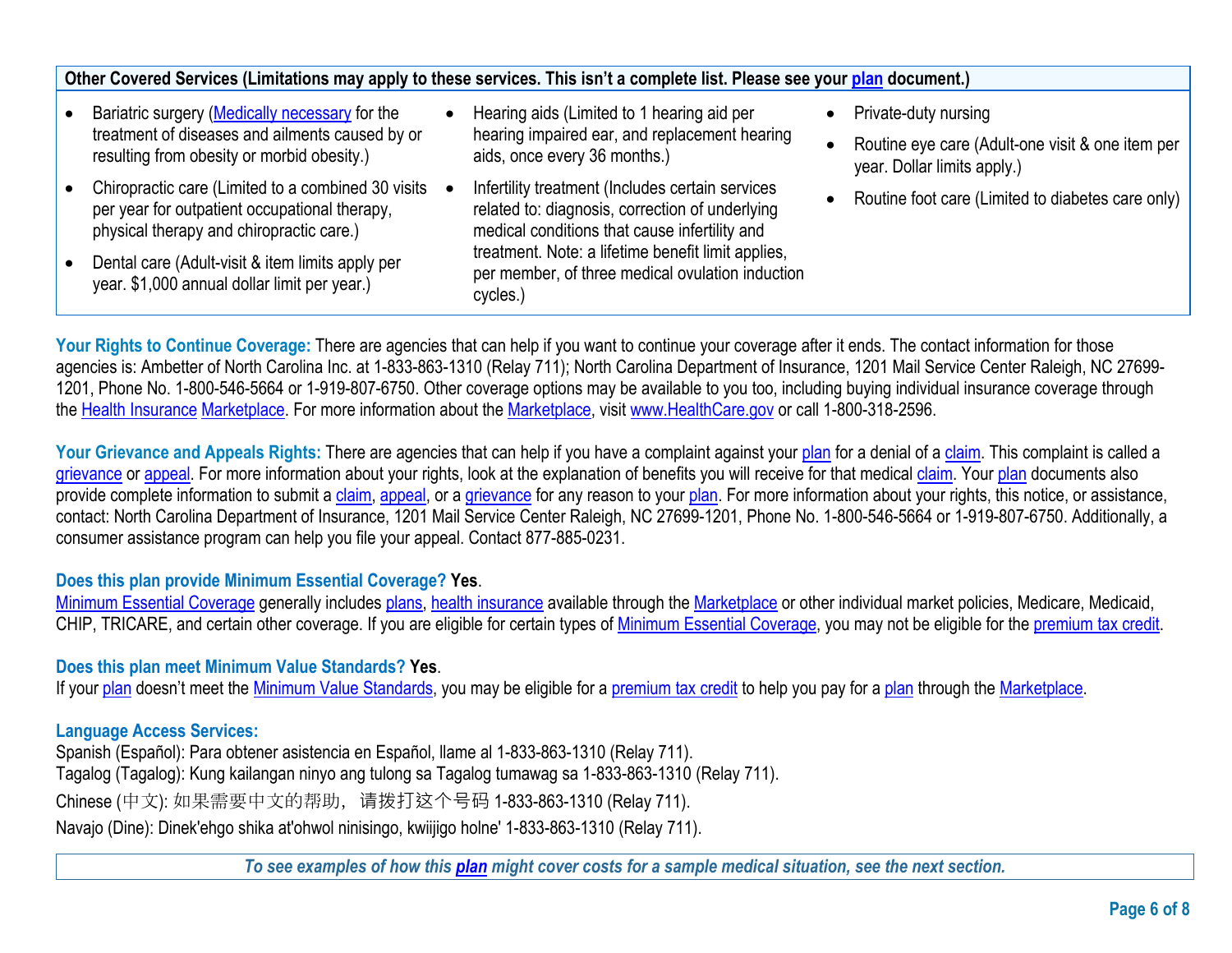

**This is not a cost estimator.** Treatments shown are just examples of how this [plan](https://www.healthcare.gov/sbc-glossary/#plan) might cover medical care. Your actual costs will be different depending on the actual care you receive, the prices your [providers](https://www.healthcare.gov/sbc-glossary/#provider) charge, and many other factors. Focus on the [cost sharing](https://www.healthcare.gov/sbc-glossary/#cost-sharing) amounts [\(deductibles,](https://www.healthcare.gov/sbc-glossary/#deductible) [copayments](https://www.healthcare.gov/sbc-glossary/#copayment) and [coinsurance\)](https://www.healthcare.gov/sbc-glossary/#coinsurance) and [excluded services](https://www.healthcare.gov/sbc-glossary/#excluded-services) under the [plan.](https://www.healthcare.gov/sbc-glossary/#plan) Use this information to compare the portion of costs you might pay under different health [plans.](https://www.healthcare.gov/sbc-glossary/#plan) Please note these coverage examples are based on self-only coverage.

| Peg is Having a Baby<br>(9 months of in-network pre-natal care and a<br>hospital delivery) |         |
|--------------------------------------------------------------------------------------------|---------|
| <b>The plan's overall deductible</b>                                                       | \$8,600 |
| ■ Specialist coinsurance                                                                   | 0%      |
| ■ Hospital (facility) coinsurance                                                          | 0%      |
| Other coinsurance                                                                          | 0%      |
| This EXAMPLE event includes services like:                                                 |         |
| Specialist office visits (prenatal care)                                                   |         |
| <b>Childbirth/Delivery Professional Services</b>                                           |         |
| <b>Childbirth/Delivery Facility Services</b>                                               |         |
| Diagnostic tests (ultrasounds and blood work)                                              |         |

| <b>Cost Sharing</b>        |         |  |  |  |
|----------------------------|---------|--|--|--|
| <b>Deductibles</b>         | \$8,600 |  |  |  |
| Copayments                 | \$0     |  |  |  |
| Coinsurance                | \$0     |  |  |  |
| What isn't covered         |         |  |  |  |
| Limits or exclusions       | \$60    |  |  |  |
| The total Peg would pay is | \$8,660 |  |  |  |

| Peg is Having a Baby<br>(9 months of in-network pre-natal care and a<br>hospital delivery)                                                                                                                                                                                   |          | <b>Managing Joe's Type 2 Diabetes</b><br>(a year of routine in-network care of a well-<br>controlled condition)                                                                                                                       |         | <b>Mia's Simple Fracture</b><br>(in-network emergency room visit and follow up<br>care)                                                                                                                                 |         |
|------------------------------------------------------------------------------------------------------------------------------------------------------------------------------------------------------------------------------------------------------------------------------|----------|---------------------------------------------------------------------------------------------------------------------------------------------------------------------------------------------------------------------------------------|---------|-------------------------------------------------------------------------------------------------------------------------------------------------------------------------------------------------------------------------|---------|
| The plan's overall deductible                                                                                                                                                                                                                                                | \$8,600  | ■ The plan's overall deductible                                                                                                                                                                                                       | \$8,600 | ■ The plan's overall deductible                                                                                                                                                                                         | \$8,600 |
| Specialist coinsurance                                                                                                                                                                                                                                                       | $0\%$    | Specialist coinsurance                                                                                                                                                                                                                | $0\%$   | Specialist coinsurance                                                                                                                                                                                                  | 0%      |
| <b>E</b> Hospital (facility) <b>coinsurance</b>                                                                                                                                                                                                                              | $0\%$    | Hospital (facility) coinsurance                                                                                                                                                                                                       | $0\%$   | <b>E</b> Hospital (facility) <b>coinsurance</b>                                                                                                                                                                         | 0%      |
| Other coinsurance                                                                                                                                                                                                                                                            | 0%       | Other coinsurance                                                                                                                                                                                                                     | $0\%$   | Other coinsurance                                                                                                                                                                                                       | 0%      |
| This EXAMPLE event includes services like:<br>Specialist office visits (prenatal care)<br><b>Childbirth/Delivery Professional Services</b><br><b>Childbirth/Delivery Facility Services</b><br>Diagnostic tests (ultrasounds and blood work)<br>Specialist visit (anesthesia) |          | This EXAMPLE event includes services like:<br><b>Primary care physician office visits (including</b><br>disease education)<br>Diagnostic tests (blood work)<br><b>Prescription drugs</b><br>Durable medical equipment (glucose meter) |         | This EXAMPLE event includes services like:<br><b>Emergency room care (including medical supplies)</b><br>Diagnostic tests (x-ray)<br>Durable medical equipment (crutches)<br>Rehabilitation services (physical therapy) |         |
| <b>Total Example Cost</b>                                                                                                                                                                                                                                                    | \$12,700 | <b>Total Example Cost</b>                                                                                                                                                                                                             | \$5,600 | <b>Total Example Cost</b>                                                                                                                                                                                               | \$2,800 |

| <b>Cost Sharing</b> |         | <b>Cost Sharing</b>        |         | <b>Cost Sharing</b>        |  |
|---------------------|---------|----------------------------|---------|----------------------------|--|
|                     | \$8,600 | <b>Deductibles</b>         | \$5,100 | <b>Deductibles</b>         |  |
|                     | \$0     | Copayments                 | \$100   | <b>Copayments</b>          |  |
|                     | \$0     | Coinsurance                | \$0     | Coinsurance                |  |
| What isn't covered  |         | What isn't covered         |         | What isn't covered         |  |
| ons                 | \$60    | Limits or exclusions       | \$20    | Limits or exclusions       |  |
| vould pay is        | \$8,660 | The total Joe would pay is | \$5,220 | The total Mia would pay is |  |

# **Mia's Simple Fracture**

| (in-network emergency room visit and follow up<br>care) |         |
|---------------------------------------------------------|---------|
| The plan's overall deductible                           | \$8,600 |
| Specialist coinsurance                                  | 0%      |
| <b>E</b> Hospital (facility) <b>coinsurance</b>         | 0%      |
| Other coinsurance                                       | 0%      |
| This EXAMPLE event includes services like:              |         |

| <b>Total Example Cost</b> | \$2,800 |
|---------------------------|---------|
|---------------------------|---------|

# **In this example, Peg would pay: In this example, Joe would pay: In this example, Mia would pay:**

| <b>Cost Sharing</b>        |         | <b>Cost Sharing</b>        |         | <b>Cost Sharing</b>        |         |
|----------------------------|---------|----------------------------|---------|----------------------------|---------|
| <b>Deductibles</b>         | \$8,600 | <b>Deductibles</b>         | \$5,100 | <b>Deductibles</b>         | \$2,800 |
| <b>Copayments</b>          | \$0     | Copayments                 | \$100   | Copayments                 | \$0     |
| Coinsurance                | \$0     | Coinsurance                | \$0     | Coinsurance                | \$0     |
| What isn't covered         |         | What isn't covered         |         | What isn't covered         |         |
| Limits or exclusions       | \$60    | Limits or exclusions       | \$20    | Limits or exclusions       | \$0     |
| The total Peg would pay is | \$8,660 | The total Joe would pay is | \$5,220 | The total Mia would pay is | \$2,800 |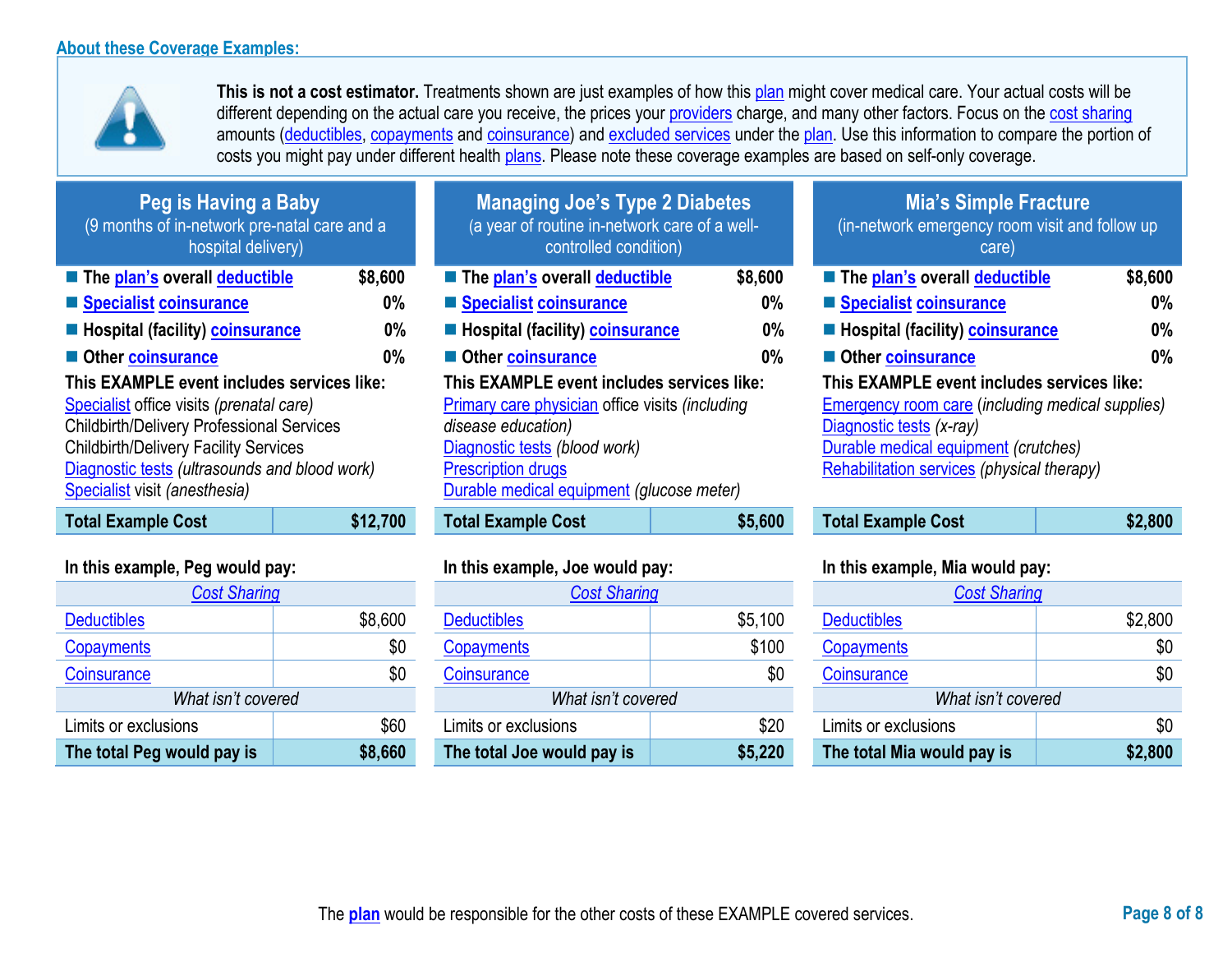

| Spanish:                 | Si usted, o alguien a quien está ayudando, tiene preguntas acerca de Ambetter of North Carolina Inc., tiene derecho a obtener<br>ayuda e información en su idioma sin costo alguno. Para hablar con un intérprete, llame al 1-833-863-1310 (Relay 711).                                                              |
|--------------------------|----------------------------------------------------------------------------------------------------------------------------------------------------------------------------------------------------------------------------------------------------------------------------------------------------------------------|
| Chinese:                 | 如果您,或是您正在協助的對象,有關於 Ambetter of North Carolina Inc., 方面的問題,您有權利免費以您的母語得到幫助和訊息。如果要與一<br>位翻譯員講話,請撥電話 1-833-863-1310 (Relay 711).                                                                                                                                                                                        |
| Vietnamese:              | Nếu quý vị, hay người mà quý vị đang giúp đỡ, có câu hỏi về Ambetter of North Carolina Inc., quý vị sẽ có quyền được giúp và có thêm<br>thông tin bằng ngôn ngữ của mình miễn phí. Để nói chuyện với một thông dịch viên, xin gọi 1-833-863-1310 (Relay 711).                                                        |
| Korean:                  | 만약 귀하 또는 귀하가 돕고 있는 어떤 사람이 Ambetter of North Carolina Inc.,에 관해서 질문이 있다면 귀하는 그러한 도움과 정보를 귀하<br>의 언어로 비용 부담없이 얻을 수 있는 권리가 있습니다. 그렇게 통역사와 얘기하기 위해서는 1-833-863-1310 (Relay 711). 로 전화하십<br>시오.                                                                                                                           |
| French:                  | Si vous-même ou une personne que vous aidez avez des questions à propos d'Ambetter of North Carolina Inc., vous avez le droit de<br>bénéficier gratuitement d'aide et d'informations dans votre langue. Pour parler à un interprète, appelez le 1-833-863-1310 (Relay 711).                                          |
| Arabic:                  | إذا كان لديك أو لدى شخص تساعده أسئلة حول , Ambetter of North Carolina Inc ، لديك الحق في الحصول على المساعدة والمعلومات الضرورية بلغتك من دون أية تكلفة للتحدث مع مترجم<br>اتصل .(Relay 711). 1-833-863-1310.                                                                                                        |
| Hmong:                   | Yog koj, los yog tej tus neeg uas koj pab ntawd, muaj lus nug txog Ambetter of North Carolina Inc., koj muaj cai kom lawv muab cov ntshiab<br>lus ghia uas tau muab sau ua koj hom lus pub dawb rau koj. Yog koj xav nrog ib tug neeg txhais lus tham, hu rau 1-833-863-1310 (Relay<br>711).                         |
| Russian:                 | В случае возникновения у вас или у лица, которому вы помогаете, каких-либо вопросов о программе страхования Ambetter of<br>North Carolina Inc., вы имеете право получить бесплатную помощь и информацию на своем родном языке. Чтобы поговорить с<br>переводчиком, позвоните по телефону 1-833-863-1310 (Relay 711). |
| Tagalog:                 | Kung ikaw, o ang iyong tinutulangan, ay may mga katanungan tungkol sa Ambetter of North Carolina Inc., may karapatan ka na makakuha<br>nang tulong at impormasyon sa iyong wika ng walang gastos. Upang makausap ang isang tagasalin, tumawag sa 1-833-863-1310 (Relay<br>711).                                      |
| Gujarati:                | જે તમને અથવા તમે જેમની મદદ કરી રહ ા હોય તેમને, Ambetter of North Carolina Inc., વિશે કોઈ પરરશ્ન હોય તો તમને, કોઈ ખયર વિના તમારી<br>ભાષામાં મદદ અને માહિતી પરરાપ કરવાનો અધિકાર છે. દ્રભાષિયા સાથે વાત કરવા માટે 1-833-863-1310 (Relay 711) ઉપર કૉલ કરો.                                                               |
| Mon-Khmer,<br>Cambodian: | បសិនេលកេអ្នកឬ នរណា <b>ថ្នាំ</b> ដលអ្នកកំពុងតែជួយមានបធ្ឈាំពី Ambetter of North Carolina Inc., អ្នក មានសិទ្ធិទទួលបា នជំនួយនិងព័ត៌មានជាភាសា រ<br>លាកអ្នកដោយឥតគិតថ្លៃ។ សូមនិយាយទៅកាន់អ្នកបកម៉ៃលេខ 1-833-863-1310 (Relay 711).                                                                                            |
| German:                  | Falls Sie oder jemand, dem Sie helfen, Fragen zu Ambetter of North Carolina Inc., hat, haben Sie das Recht, kostenlose Hilfe und<br>Informationen in Ihrer Sprache zu erhalten. Um mit einem Dolmetscher zu sprechen, rufen Sie bitte die Nummer 1-833-863-1310 (Relay 711)<br>an.                                   |
| Hindi:                   | आप या जिसकी आप मदद कर रहे हैं उनकेAmbetter of North Carolina Inc., क्बारे में कोई सवाल हों, तो आपको बिना किसी खचर क्सपनी भाषा में मदद<br>और जानकारी पराप्त करने का अधिकार है। किसी द्आषिये से बात करने क्विए 1-833-863-1310 (Relay 711).पर कॉल करें।                                                                 |
| Laotian:                 | ຖ້າທ່ານ ຫຼື ຄິນທື່ທ່ານກໍາ ລັງຊາ່ຍເຫືອ ມີຄໍາຖາມ ກ່ຽວ ກັບ Ambetter of North Carolina Inc.,<br>ທ່ານມີສິດທີ່ຈະໄດ້ ຮັບການຊ່ວຍເຫຼືອແລະຂໍ້ມູນຂ່າວສານທີ່ເປັນພາສາຂອງທ່ານ ໂດຍບໍ່ມີ ຄ່າໃຊ້ຈ່າຍ.  ເື່ີພອຈະ ເົົວາ ກັບນາຍພາສາ ໃຫ້ໂທຫາ<br>1-833-863-1310 (Relay 711).                                                               |
| Japanese:                | Ambetter of North Carolina Inc., について何かご質問がございましたらご連絡ください。ご希望の言語によるサポートや情報を無料でご提供いたします。 通訳が<br>必要な場合は、1-833-863-1310 (Relay 711). までお電話ください。                                                                                                                                                                         |